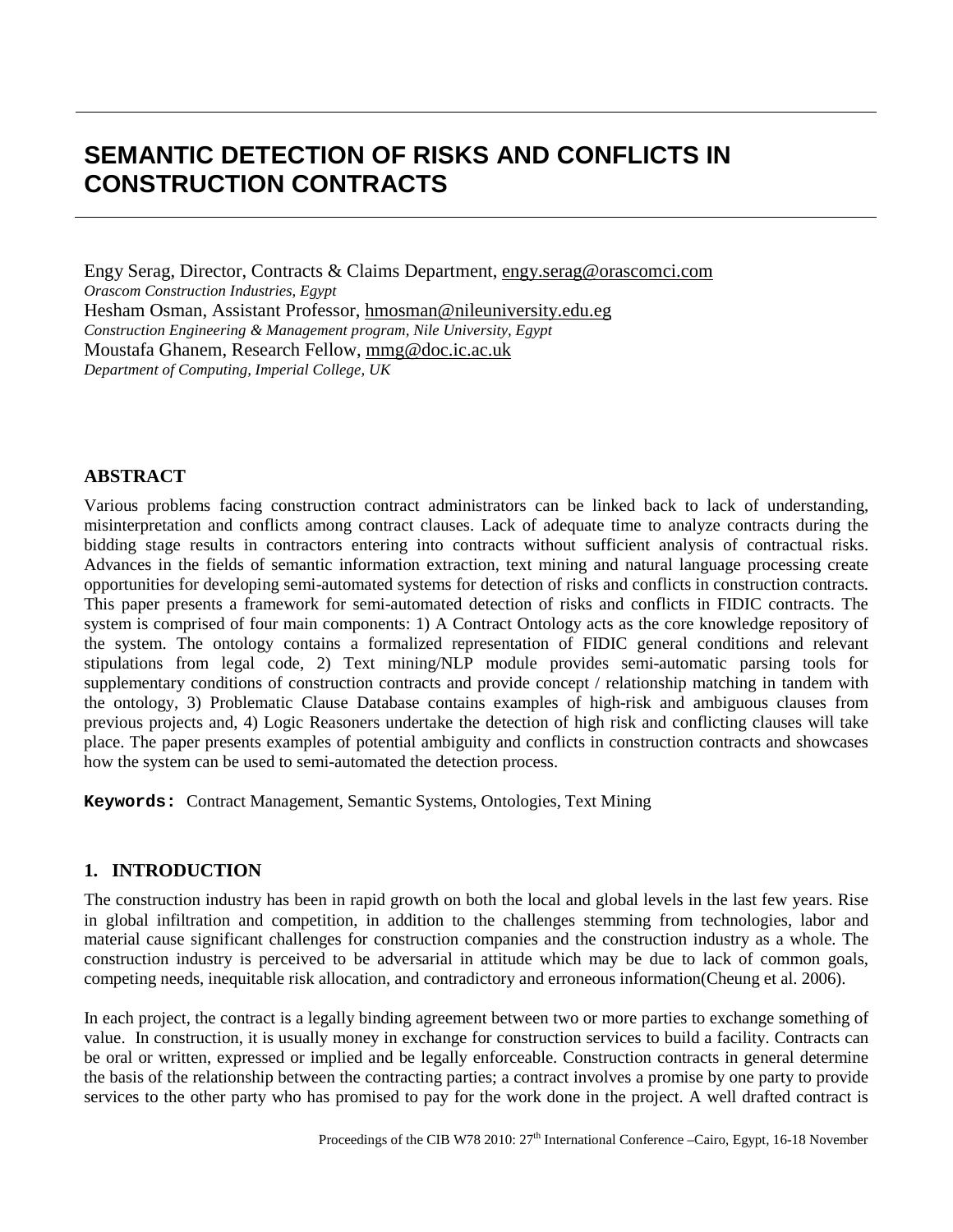one with no vagueness and bias in its clauses, where clear defined clauses can eliminate any misunderstandings due to different interpretation by the owner; contractor, designer and all other parties involved in the contract. Different interpretation of construction contracts by the contracting parties may lead to disagreements, disputes, claims and litigation.

#### **2. BACKGROUND:**

The competing drive to build cheaper and faster projects may compromise the quality of construction and subsequently lead to disputes. While the interpretation of contracts is a common function of contractors, inspectors, designers and contract administrators based on their experience and common sense. One would assume that the contracting parties have the same interests in a contract. The conflicting interests and the manner in which contract documents are interpreted are the major causes of disagreements and disputes. While the interest of the owner at a minimum is a completed project at a cost and a schedule set forth in the contract, the contractor's interest is in securing a steady cash flow and profit (Wyse et al. 2005). Once disputes are encountered in a construction project, the contract documents generally provide the mechanism to handle and gradually solve these disputes because of the adverse environment they create in conjunction with the dissipated effort and the financial burden. If disputes are not solved during construction, contractors could sue the owner claiming an increased cost of construction resulting from: Loss of profits, loss of business, restriction of research, reduction of bonding capacity, and loss of an advantageous competitive position in the industry.

Due to the escalating number of claims and disputes along construction projects, many researchers have investigated ways to help the contracting parties minimize the chances of getting involved in a construction claim or disputes. Several studies attempted to understand the meanings of the contract and its clauses. According to Busconi et al. 2005, "*The contract is read as a whole and each of its parts are harmonious with one another; unless defied otherwise, terms shall be given their plain, ordinary, and proper meanings; Common sense and probable intention of the parties are resources when interpreting a contract; and ambiguities in the contract shall be construed against the drafter of the contract."* According to Hartman and Sneglove 1996, it is important to use the right wording in a contract to convey a common and specific understanding of the contract clauses by all parties to minimize the different interpretation of the perception of risk apportionment. The expectations and obligations of the parties boil down to the written language set forth in a contract, fair dealing and good faith. Thomas et al 1994 have developed well defined rules for the interpretation of contract clauses and observed that the interpretation process applied by the courts is largely consistent.

The probability of having a dispute in a construction project can be dependent on the type of project and the project characteristics. Some project types might be prone to contract disputes than others. Diekmann and Girard 1996 have been able to recognize which type of project characteristics; people, project or process characteristics have the most impact in causing disputes during the project. They have observed that the contractor's personnel have the greatest opportunity to impact the disputes while the project variables do not affect dispute performance to a great extent and the impact process falls between impacts of people and project. They concluded that accurate preconstruction planning and contractual relationship can make or break more than the project issues can.

The best way to resolve disputes is prevention by avoiding them through clear contracts, active partnering, cooperation and risk allocation. Otherwise if conflicts are encountered and persist to continue, they could be resolved in the following order of increase in complexity: Direct negotiations, Dispute Review Board, nonbinding mediation, binding arbitration and litigation by either a judge or a jury as an alternative to non resolved disputes which are costly and time consuming.

Previous research was carried out at San Diego State University that included reviewing twelve published research papers that investigated the common causes of construction disputes and claims where survey methods, measurement models and structural models were applied to understand the common causes of contract misinterpretation (Chester 2005, Jergeas 1994, Semple 1994, Thomas 2003, and Yates 2006). In this study, the authors identified six areas of conflict as a source of different interpretations that could potentially lead to disputes and claims. Also, they that need to be analyzed in every clause: (1) vagueness (2) ambiguity, (3) risk dispersion, (4) who does the clause mostly favors,(5) claim probability and (6) the predicted winner if there was a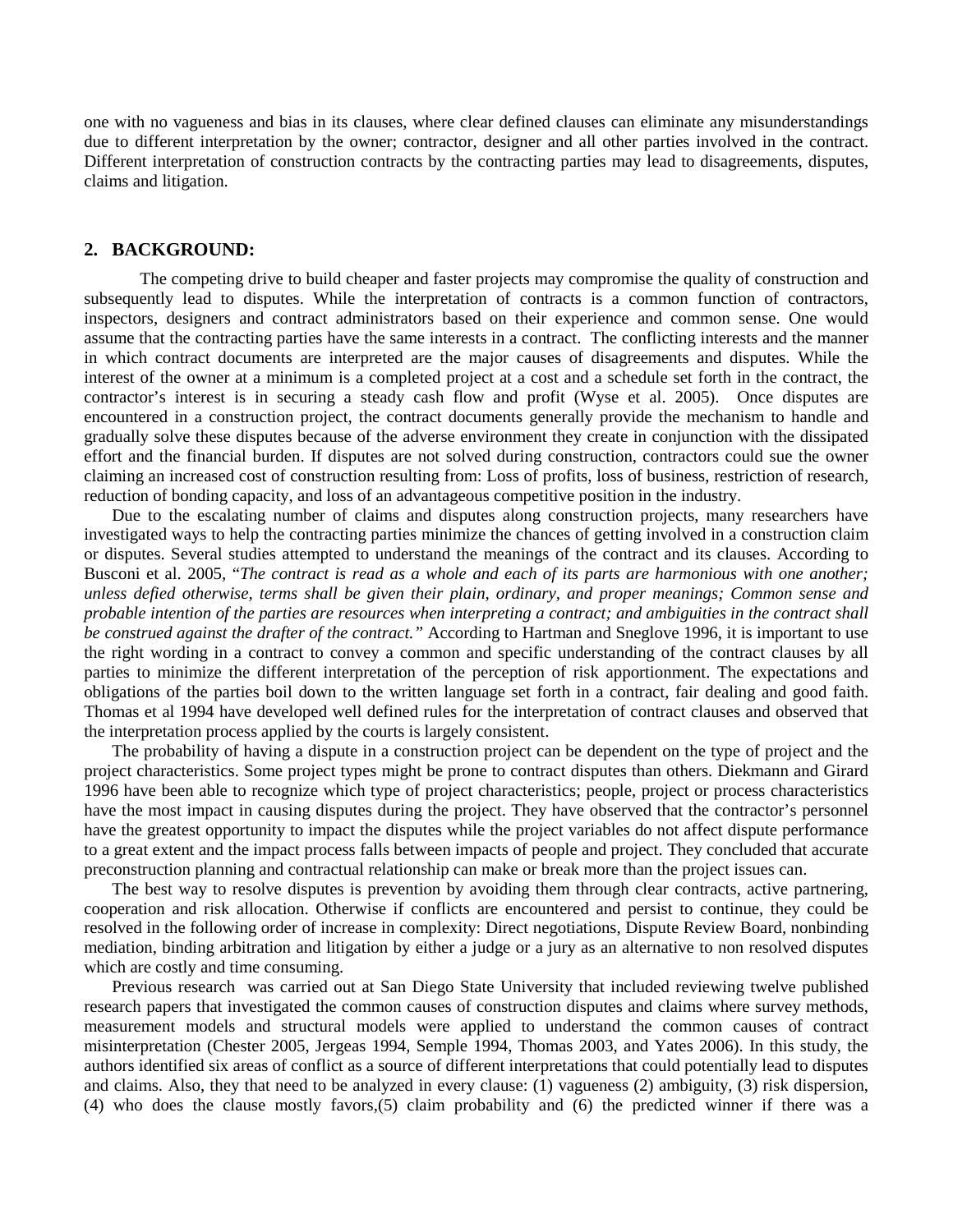construction claim. In this study six clauses were analyzed: (1) delays, (3) change conditions, (4) termination, (5) subsurface conditions, (6) payment and (7) acceptance of work. This study focused on investigating disputes that are resulting only from differing contract interpretation among the contracting parties. A survey form was generated and distributed addressing the areas of conflict; data was collected and analyzed using statistical analysis method. The authors prepared a survey that included 25 clauses that details those 7 clauses: (1) delays, (3) change conditions, (4) termination, (5) subsurface conditions, (6) payment and (7) acceptance of work. The authors analyzed two different standard forms of contract; the first one from the Standard Specifications for Public work Construction (Green book) to represent contracts drafted by an owner entity, and the second one from the general agreement of the Associate General Constructors of America (AGC) standard contract to represent a contract drafted by a contractor entity. The survey was distributed among owners and contractors to evaluate the level of interpretation for both parties. The tabulated data from the surveys was analyzed using: Microsoft Excel and Minitab. Microsoft Excel software was used to compile and tabulate the data and create plots. Minitab Program was used to evaluate the Pearson's correlation coefficient (r). SAS program was used to create multi-plots and eventually the decision tree; however, the results from Minitab program was used to evaluate the Pearson's correlation coefficient (r). This is in order to assess whether two continuous variables are linearly related or not. The coefficient ranges from  $-1$  to  $+1$ ; the closer the absolute correlation is to 1 the more tightly the data points fall on a line while a correlation close to 0 indicates no linear relationship. Based on the conducted study, it was found that almost all of the clauses used for this study were vague to some scale and because of this vagueness owners and contractors interpret the clauses in a different way. Most of the clauses used in the survey tend to favor the owner more than the contractor. Clauses that were found to be vaguer had higher probability of the claim than the clauses that were less vague. It was also concluded that Payment clause and Termination of contract clause from the City contract along with Delay clause, the Unit Price clause, and the Acceptance of work clause from AGC were the five of the vaguest clauses.

# **3. OBJECTIVE**

Realizing the importance of a well drafted contract and clear contract language, the authors' goal in this study is to help the contracting parties avoid misinterpretations of the contract clauses and reduce or eliminate their impact on a project. The goal of this paper is to allow researchers to build a pilot study investigating the development and use of novel computer-based technologies to assist construction companies in minimizing the claims and disputes in AEC projects that occur over the misinterpretation of the contracts. The paper focuses on developing a framework to describe how these misinterpretations happen, analyze the vague and ambiguous words in the contract, detect any conflict between the contract clauses, and to evaluate the feasibility of automating the overall framework.

This research targets the development of a framework that defines the meaning of the vague or ambiguous words using Natural language processing in the contract and that identifies the missing and conflicting clauses through a tool like ontology, that will aid the owner and the contractor to discuss such misinterpretation problems beforehand and hence minimize the claims. Based on our understanding of the project objectives the technical vision of a proposed system is likely to be composed of three main components: (1) Text mining/NLP: To provide semi-automatic parsing tools for supplementary conditions of construction contracts and provide concept / relationship matching in tandem with the ontology. (2) Contract Ontology: This is the core knowledge repository of the system. The contract and legal ontology will contain a formalized representation of FIDIC general conditions and relevant stipulations from legal code. (3) Logic Reasoners: This is where the detection of high risk and conflicting clauses will take place.

## **4. METHODOLOGY**

The development of a full-fledged system that will achieve the aforementioned objective is expected to take place in three stages. Stage 1 - Project Needs Assessment. Stage 2 - Pilot Project. Stage 3 - Full Project Implementation.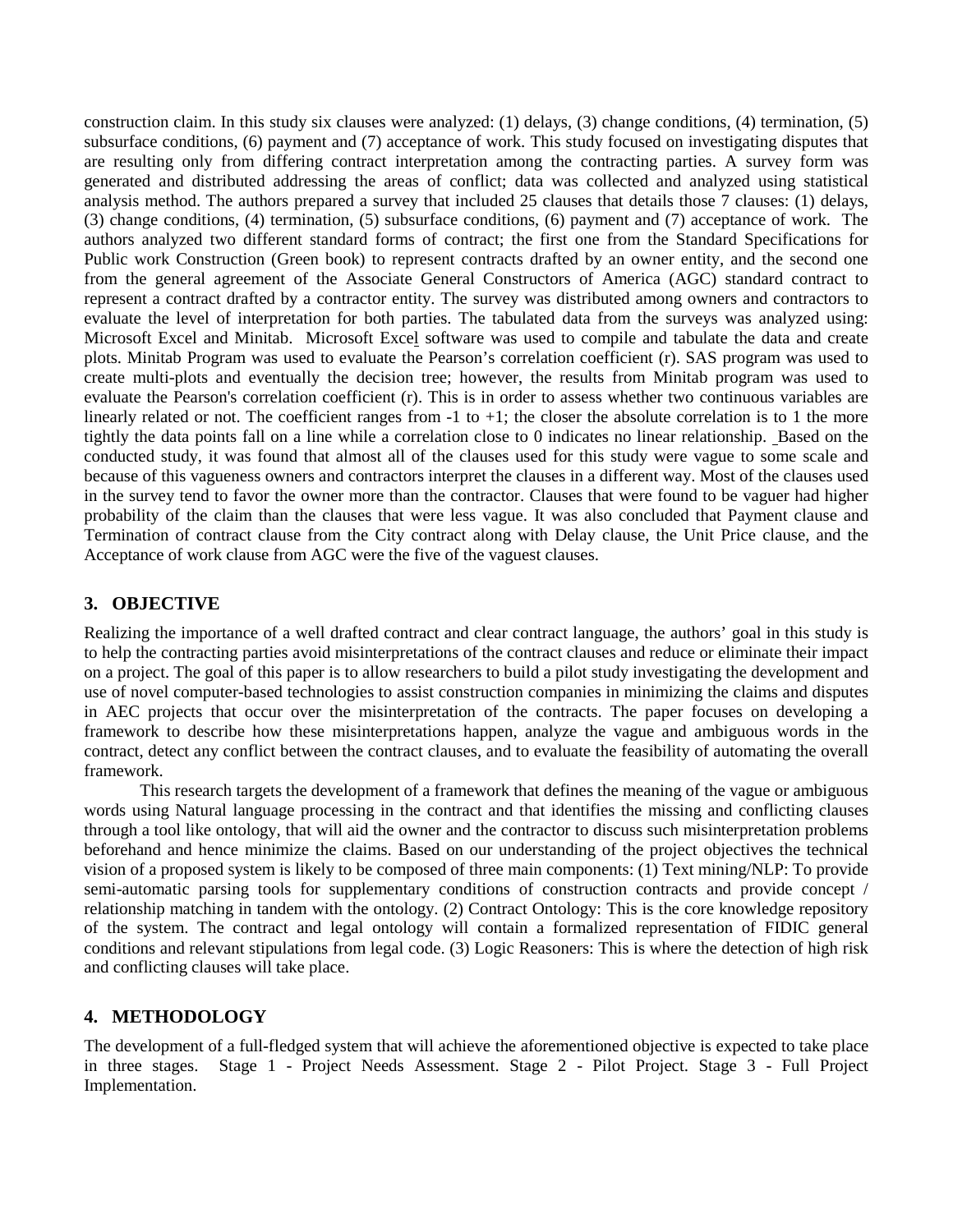#### Stage 1 – Needs Assessment

During this stage the researchers should (1) collect data: this will be achieved by (i) Identifying the stateof-the art in legal contract management and in automated legal contract analysis for risk and conflict identification, (ii)Understand and evaluate different types of contracts which have been implemented internationally namely, standard contracts and customized ones, (iii) Evaluating the conflicts within the clauses and the conflict with other clauses in one contract, (iv) Determining the contract clauses that lead to conflicts, claims and disputes (C2D), and (v) Investigating the challenges and technologies for developing a framework and tool to provide a dictionary of vocabulary to represent the rationale behind the contract to describe: (a) Words in a clause that are vague, (b) The dependencies between clauses in the contract and clauses that conflict with one another, (c) When clauses need to be added to add to the integrity of the contract, (d) Which clauses need to be added /removed to lead to a higher productivity on the site and faster project delivery, and (2) develop the ontology: review existing legal / contract ontology, select suitable ontologies for reuse, and review work on logic representation of legal documents; (3) Automate legal reasoning: review the previous work on the applications of logic to legal reasoning and review and evaluate available logic reasoners that could be used in the project; (4) develop the text Mining/NLP: review previous text mining and natural language processing for legal documents and select text mining and NLP tools that will be used in the program.

#### Stage 2 – Pilot Project

In this stage the researchers should develop a prototype system as proof-of-concept for the adopted technologies. During the Ontology Development the researcher should develop core competency questions, select pilot clauses (10-15 contract clauses) that have been known to be problematic in clause conflicts, develop clause conflict scenarios, develop Ontological concepts and relationships in FIDIC General Conditions and relevant civil code stipulations (as needed to represent pilot clauses), develop Ontological axioms, develop list of high-risk clauses from previous contracts with domain expert input, and develop a prototype contract risk definition database. The researchers should also evaluate selected reasoner(s) with actual clause conflicts and risk identification and extend and customize reasoners to the problem domain. In the text mining/NLP the researcher ought to design and implement internal representation model for legal document storage and annotation and associated parsers, design and implement Named Entity (NE) Extractors for legal terms, design and implement NE relationship extractors for legal phrases, use visual tools to show dependencies between NEs, design and implement interfaces for interaction with ontology and reasoning tools, and prototype pattern matching tools for automated risk phrase identification and scoring based on expert knowledge. Finally the researcher should integrate software sub-systems into a prototype, conduct evaluation of integrated system based on example cases, and conduct evaluation of integrated system with the company's users.

#### Stage 3 – Full Project Implementation

Develop full system based on (1) Ontology Development: develop core competency questions, develop all Ontological concepts in FIDIC General Conditions and relevant civil code stipulations, develop all Ontological relationships in FIDIC General Conditions and relevant civil code stipulations, develop Ontological axioms, extend list of high-risk clauses from previous contracts with domain expert input, and develop a contract risk definition database. (2) Reasoning: refine reasoners to handle more complex conflicts, design, implement, evaluate Extensible Rule Base, and implement and evaluate visual tools to suggest amends. (3) Text Mining/NLP: refine existing document model, entity extractors and relationship extractors, refine, extend and evaluate pattern matching tools for risk phrase identification and scoring, design, implement and evaluate machine learning tools for automatic learning of risk and conflict patterns expressed in Natural Language, and refine interfaces to risk and conflict databases and logic rule base. (4) Integration and Evaluation: integrate software sub-systems into a prototype, design and implement user GUIs, conduct evaluation of integrated system based on example cases, and conduct an evaluation of the integrated system with the company's users.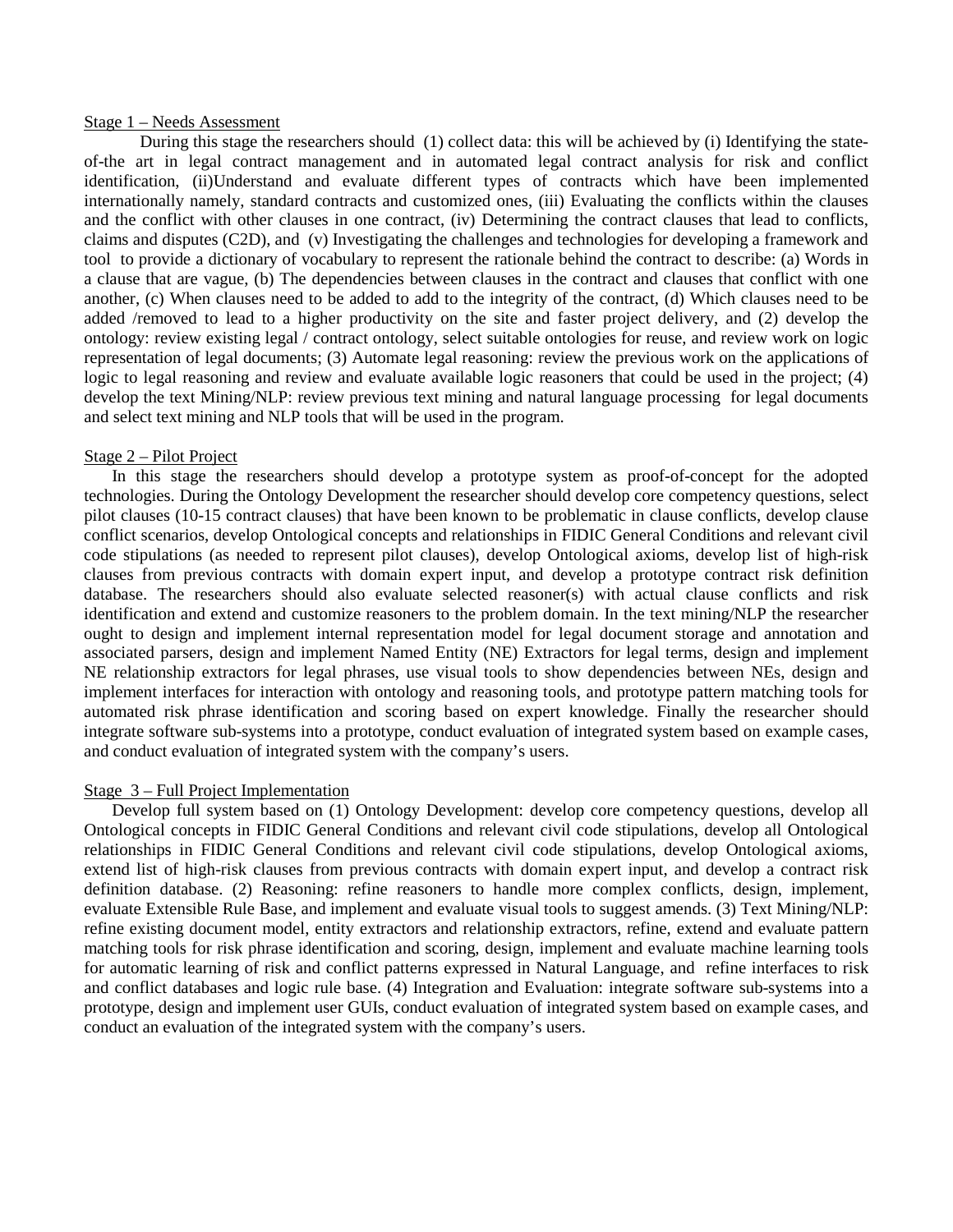### **5. PROPOSED SYSTEM ARCHITECTURE**

The proposed semantic system is composed of three main components.

Text Mining/NLP: This module is responsible for parsing the free text in the documents being evaluated using named entity extractors and NLP text pre-processing. In the shown use case, the Supplementary Conditions of a construction contract are being parsed to check for potential semantic conflicts and high-risk clauses. In the shown use case semantic conflicts are checked between Supplementary Conditions and General Conditions.

Contract Ontology: The contracts ontology is the core knowledge repository of the system. A generic contracts ontology that represents key concepts in a taxonomical hierarchy along with relationships between contract concepts is developed. The upper-level ontological model is shown in Figure-1 and further discussed in the following section. In addition to the contracts ontology, two databases will be developed to house the actual contractual clauses of interest. The two databases are: 1) Contact Clause Database: This will contain the clauses of the general conditions and, 2) Risk Definition Database: This database will contain a listing of contract clauses that have been deemed to transfer considerable risks to the contractor or is written in such a way that it is ambiguous and open to multiple interpretations. The later database will be developed via input from subjectmatter experts or through post-project reviews and documenting lessons learned during contract administration.



Figure 1 : Proposed System Architecture

Reasoners: This module will be responsible for detecting potential conflicts and/or semantic similarities that deem a clause to be either conflicting or similar to a well-known high risk clause. Reasoning can only occur once all contractual clauses are formally represented in a structured logical format according to the ontological constructs. An example of a potential conflict that can occur and its associated formal ontological representation is shown below:

Clause 1 (General Conditions): Design Review by the Engineer should not take more than 14 days